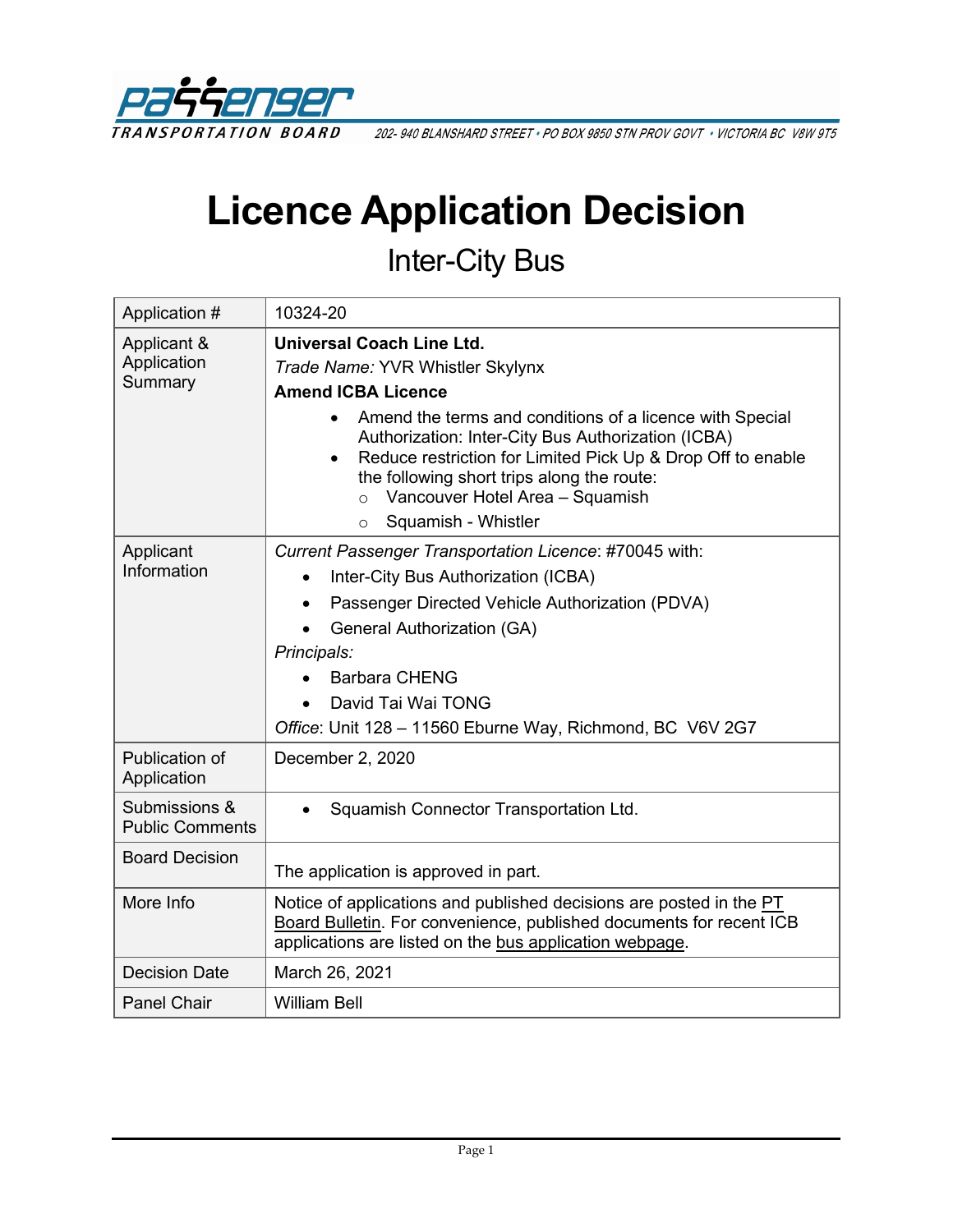### **I. Introduction**

The applicant, Universal Coach Line Ltd (Universal)., does business as YVR Whistler / Skylynx. The applicant has a licence to operate inter-city buses (ICBs). The licence includes the following route and minimum route frequency (MRF):

• Route 1 (Resort Municipality of Whistler - District of Delta) with a MRF of 4 daily trips in each direction, except Delta with 3 daily trips.

### **II. Applicant's Proposal**

Universal is requesting an amendment to its licence to:

- Reduce restriction for Limited Pick Up & Drop Off by adding and enabling the following short route segments/trips along the route:
	- o Vancouver Hotel Area Squamish
	- o Squamish-Whistler

### **III. Background**

Universal was incorporated in B.C. on February 25, 1971. Its head office is in Richmond, B.C. The company holds Passenger Transportation Licence # 70045 with a General Authorization (GA) and Special Authorization (SA). The SA includes a Special Authorization Inter-City Bus (ICB) Authorization, that is the subject of this application. Under the ICB Authorization, Universal may operate inter-city buses on a route between the Resort Municipality of Whistler (RMOW) and the District of Delta. This service includes the following route points:

| Delta                                 | Vancouver Hotel Area   |
|---------------------------------------|------------------------|
| • City of Richmond Hotel Area         | • District of Squamish |
| Vancouver International Airport (YVR) | RMOW                   |

This route has limited passenger pick ups and drop offs. Passengers must purchase a ticket from Universal for trips from the Vancouver hotel area to RMOW or from YVR to Delta, Vancouver hotel area, Squamish, or Whistler.

Service with respect to YVR may only be provided when the licensee has a written transportation agreement with the Vancouver Airport Authority to provide service to and from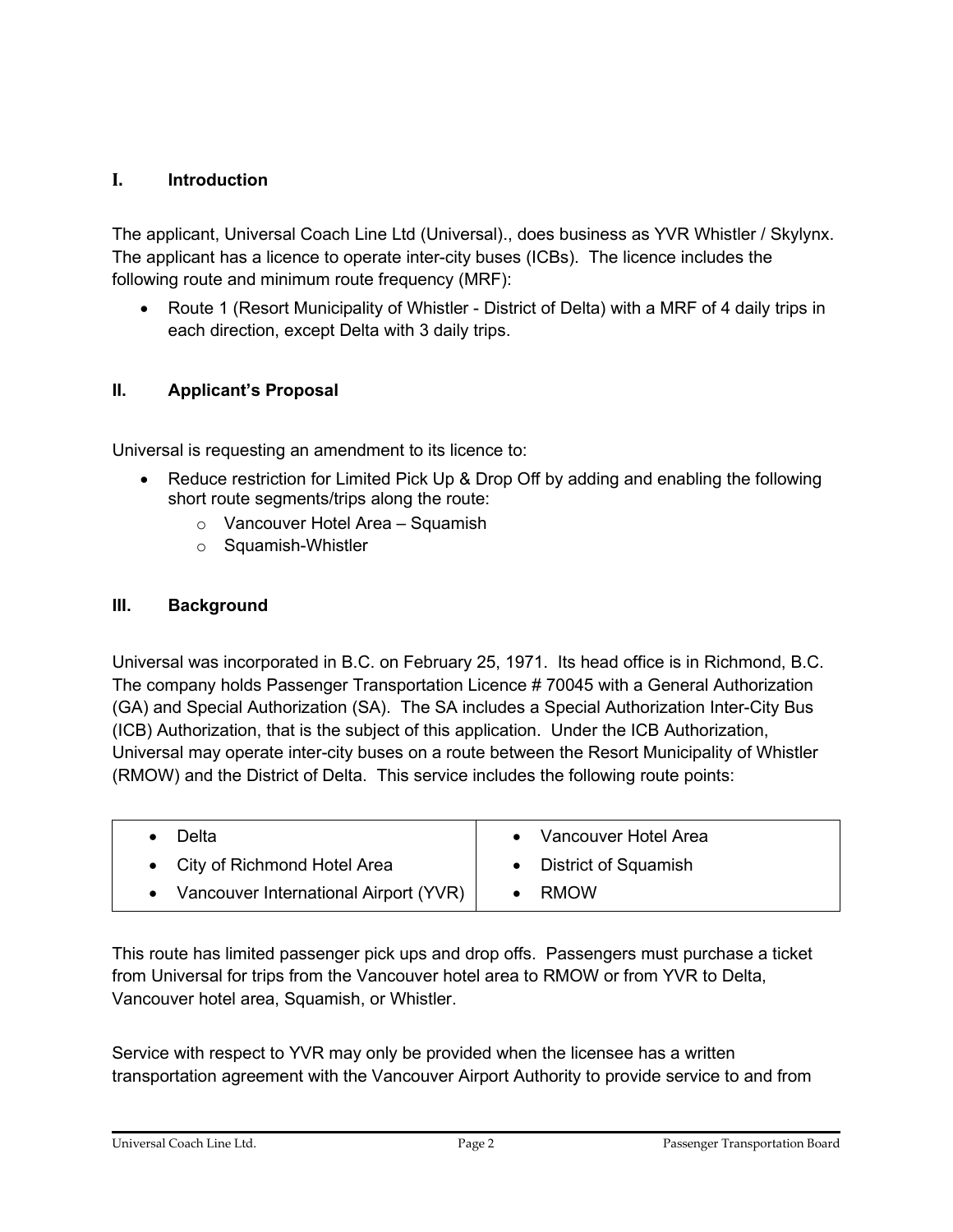YVR on this route. Universal was awarded the contract for this service effective January 1, 2019.

### **IV. Mandate & Jurisdiction**

This application is made under the *Passenger Transportation Act* (the "Act"). The Act regulates the licensing and operation of commercial passenger transportation vehicles in BC.

Under the Act, the Passenger Transportation Board (the "Board") makes decisions on applications for inter-city buses. The Board has the authority to consider and approve applications for new licences as well as applications from existing licensees to change terms or conditions of their licences.

The Board's mandate is stated in section 28 of the Act. Section 28(1) of the Passenger Transportation Act says that the Board may approve, in whole or in part, an application forwarded to it under s. 26(1) after considering whether:

- (a) there is a public need for the service the applicant proposed to provide under any special authorization.
- (b) the applicant is a fit and proper person to provide that service and is capable of providing that service, and
- (c) the application, if granted, would promote sound economic conditions in the passenger transportation business in British Columbia.

The Act allows the Board to, among other things,

- Accept evidence and information that it considers relevant, necessary, and appropriate, whether or not the information would be admissible in a court of law. [Section 15]
- Conduct written, electronic or oral hearings, or any combination of them, as the Board, in its sole discretion, considers appropriate. [Section 17]
- Require further information from an applicant. [Section  $27(1)(b)$ ]

Section 26(2) of the Act requires the Board to publish the fact and nature of applications and section 27(3) requires the Board to consider applications and any written submissions it receives as result of publication. Section 27(5) says that people who make submissions are not entitled to disclosure of further information, unless the Board orders otherwise.

If the Board approves an application, it will set terms and conditions of licence primarily with respect to routes and service levels.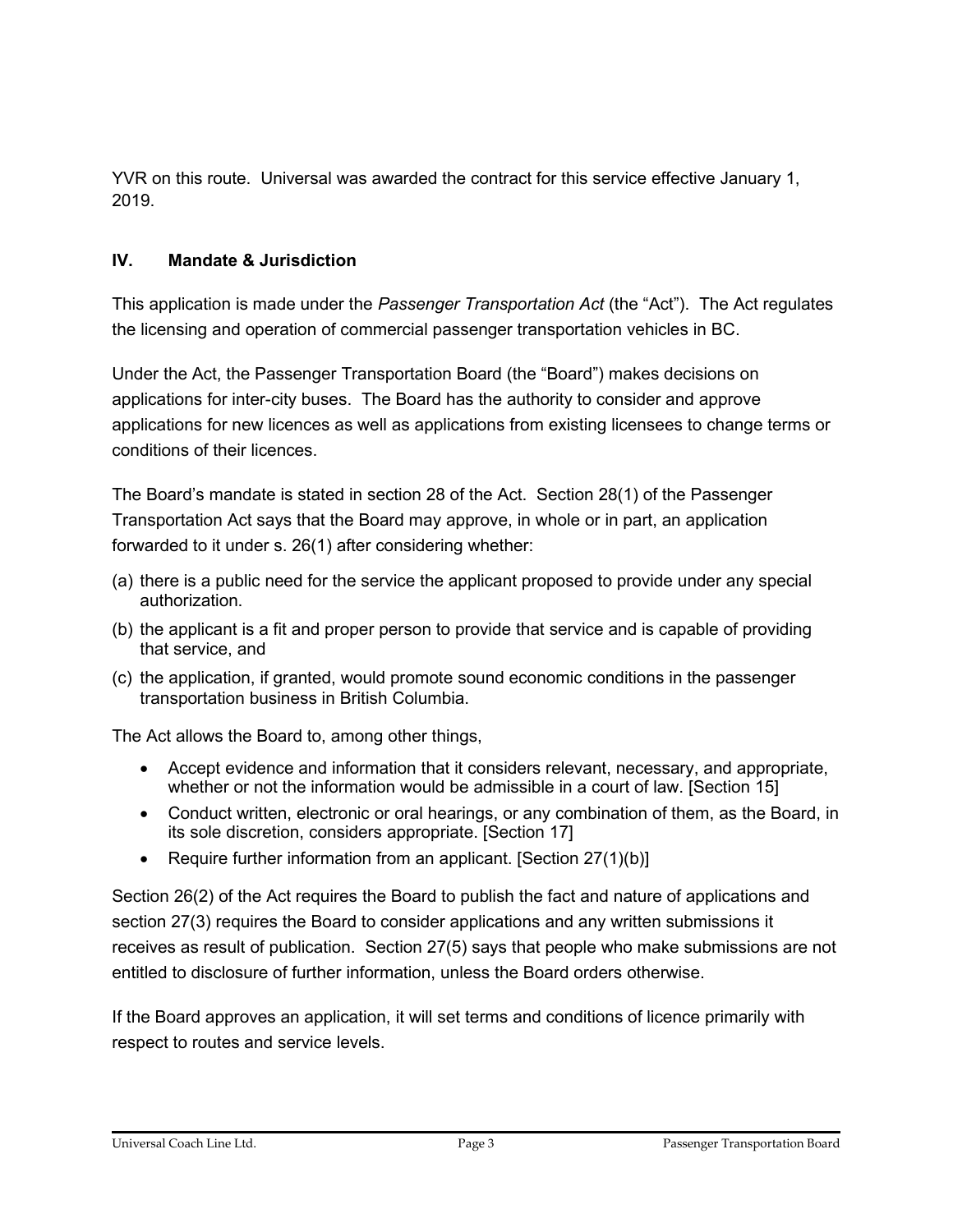### **V. Procedural Matters**

The applicant submitted required forms.

During the review of this application, the applicant was asked to provide further information. The applicant's response is reflected in my decision.

This application is being conducted by way of a written hearing.

### **VI. Applicant's Rationale and Submissions**

### *Public Explanation*

The applicant provided the following text in the Application Summary that was published in the *Weekly Bulletin*:

*"The company currently provides inter-city bus services between YVR-Tsawwassen-Vancouver and Squamish or Whistler. The application seeks to add concurrent interline service between Squamish and Whistler. As the company already operates buses between Squamish and Whistler on every run it just makes sense to offer these seats to the public and create another reason to leave the car at home."*

### *Submissions & Applicant's Response*

The Board received one opposing submission from Squamish Connector Transportation Ltd. doing business as Squamish Connector. The submission and the applicant's reply are summarized below.

In its submission, Squamish Connector argues the following:

- There is no public need as it has been operating a transportation service for commuters and those travelling to and from Squamish and the Sea to Sky Corridor for five years with four departures daily from Squamish and downtown Vancouver.
- All the departure stops in Britannia Beach, Horseshoe Bay and West Vancouver are by reservation. The company, due to Covid-19, is operating at half capacity with a significant loss of passengers including locals, international students, and tourists.
- Other companies provide similar services from Vancouver such as Epic Rides, Whistler Rides, the Squamish Shred Shuttle, YVR Skylynx and Poparide.
- Approving the application will further decline ridership and further destabilize the economic viability of Squamish Connector.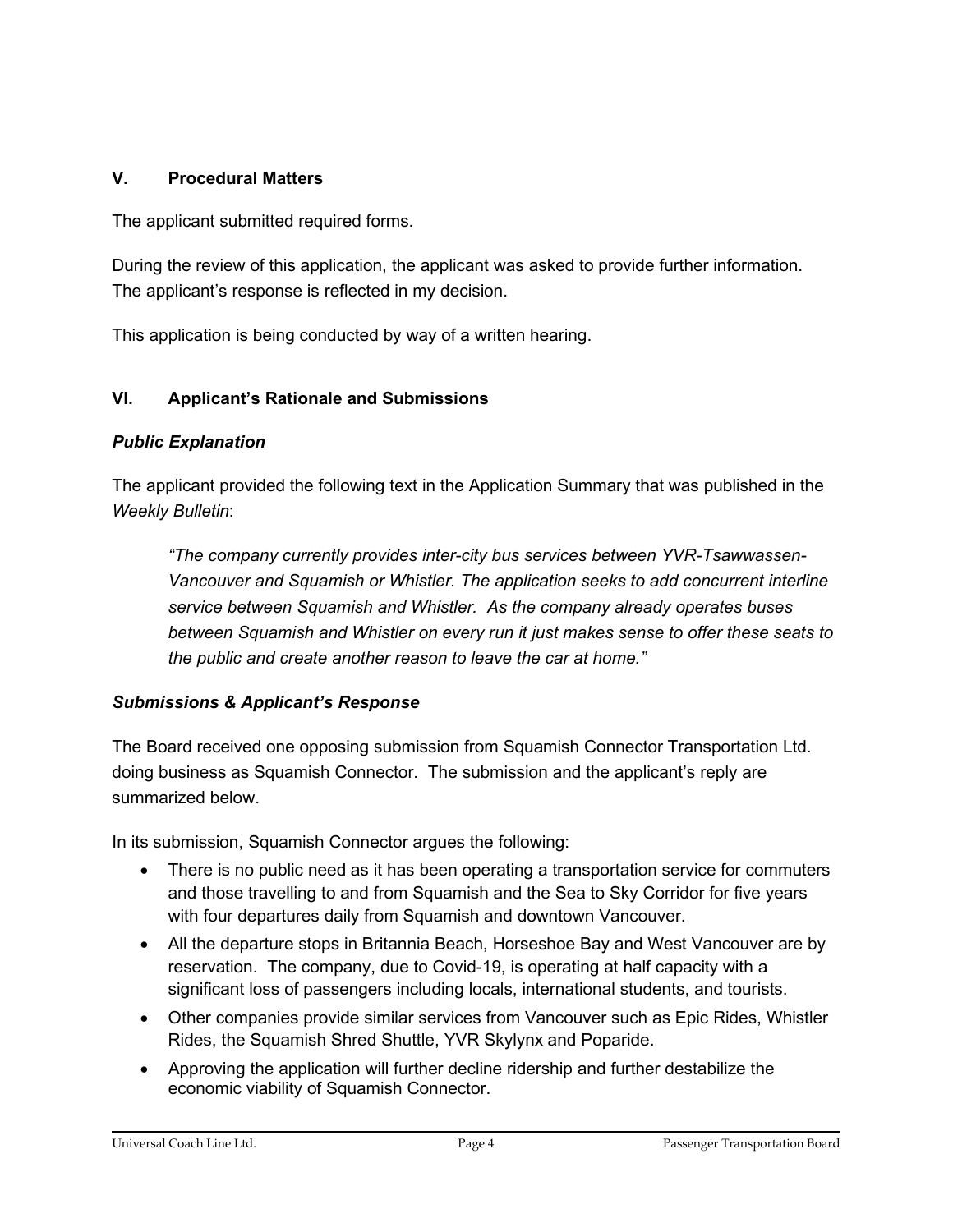In its reply Universal noted the following:

- The Squamish Connector is not licensed for service between Squamish and Whistler, so this aspect of the application is of no consequence to them. Universal is prepared, however, to work with Squamish Connector as it does with Epic Rides by referring passengers travelling between Vancouver and Whistler.
- In October 2019 when Squamish Connector was granted their ICB licence following the departure of Greyhound it made the following supporting arguments:
	- $\circ$  The great need for dependable and cost-effective commuter service for the residents of Squamish and it is the only company fulfilling that need.
	- $\circ$  With the departure of Greyhound commuters of Squamish to Whistler and the North Shore will have no ability of getting to work other than by private cars. The Squamish Connector removes cars off the road and contributes to the environment on the Sea-to-Sky Highway.
- Universal in seeking the Vancouver-Squamish and Squamish-Whistler route segments sets out different reasons than for approval:
	- $\circ$  To help deliver local tourism products in partnership with local, national and international tour wholesalers. For example, Squamish has tourism draws such as Brackendale Eagles Provincial Park, local arts and crafts, farmers markets, Shannon Falls, windsurfing, etc. Its application seeks to help promote Squamish and elevate it from a "secondary" destination" to Whistler.
	- $\circ$  Universal has never made an appeal to commuters. However, with BC Transit indefinitely shelving its Sea-to-Sky Transit Plan which was to integrate the Squamish, Whistler and Pemberton Valley local transit systems, it is appropriate now to address this missing link and serve Whistler workers living in Squamish with consistent, reliable and multi- run schedules.
	- $\circ$  A Whistler-Squamish Service would be a unique offering among licensed bus companies operating the Sea-to-Sky corridor. Two other operators with the licensing to do this do not offer the service.
- The Squamish Connector submission refers to ICB licensees operating between Metro Vancouver and Whistler and a carpool service Poparide as evidence the market is well served. However, only one inter-city operator, Whistler Rides Inc., is authorized for the route points Vancouver-Squamish and Squamish-Whistler which it is applying for.
- Universal is different to Whistler Rides in that Whistler Rides provides a different service by operating 24-passenger minibuses and in their own words offer an *"…alternative to the big bus companies…"* Other distinct differences include routing, amenities, schedule, locations served and quality. Whistler Rides was not a submitter.
- Further, with respect to the other companies mentioned there are distinctions in service:
	- $\circ$  Epic Rides operates seasonally and is not authorized for the route points Vancouver-Squamish and Squamish-Whistler.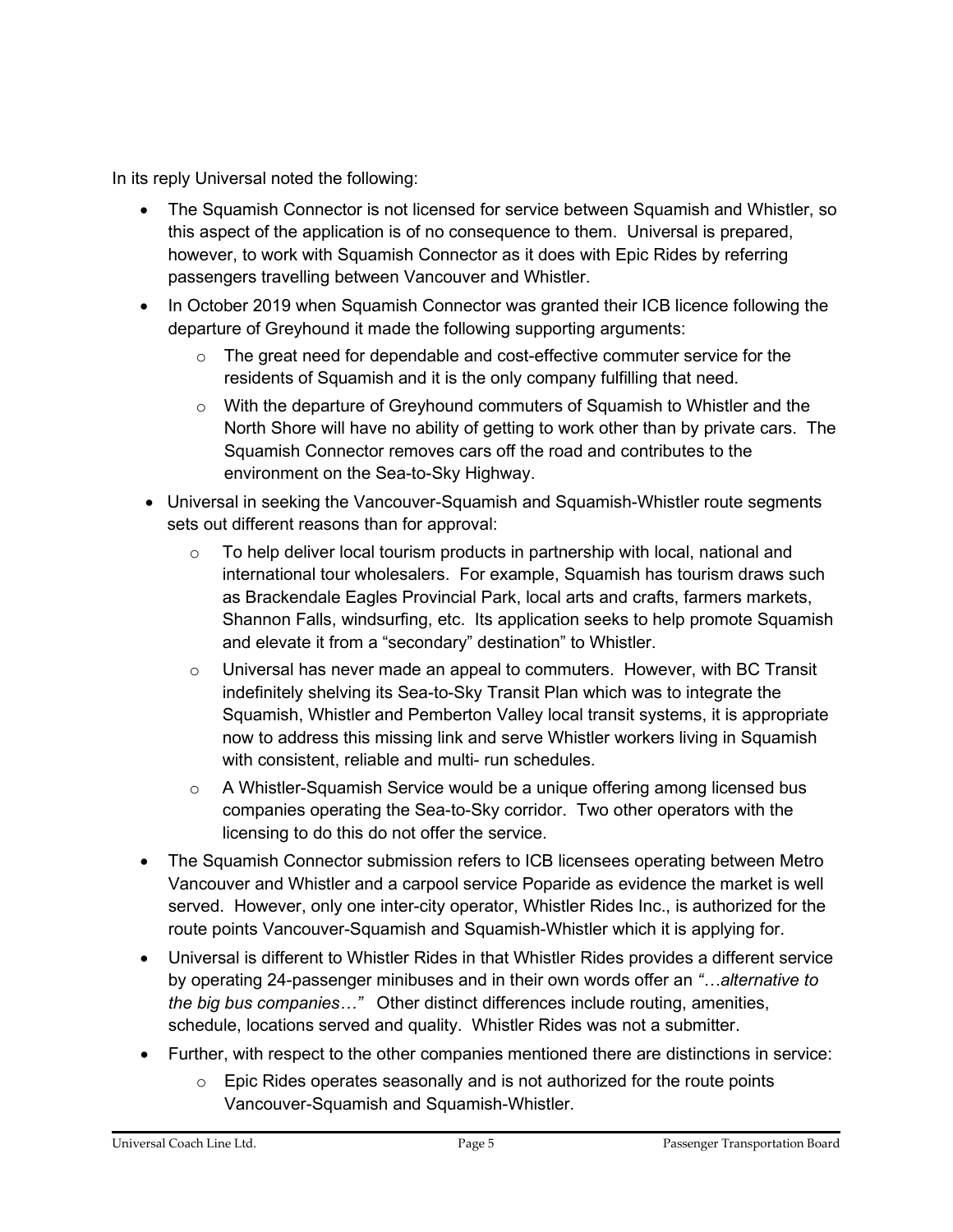- o The Squamish Shred Shuttle has a GA licence and is not licensed to provide ICB services.
- o Poparide is technically a "carpool" and unregulated as opposed to the safer regulated services of Universal
- The Vancouver Hotel Area -Squamish route segment requested by the applicant and its impact on the Squamish Connector's ridership needs to be viewed in the context of Universal's market which is uniquely composed of airport, ferry and Whistler tourists. The proposed Vancouver-Squamish route is part of a forward-looking plan to build out post -pandemic local tourism and increase the company's utility with national and international clients. This high-valued-added, tourism-focused service should be able to co-exist with the commuter-first and low-cost commuter business model.
- Universal recognizes the valuable service by the Squamish Connector in filling one of the gaps left by Greyhound but can work with them in a complementary role.
- Universal's current services include Squamish already by reservation on every run and by working with local tour companies, venues and hotels in Squamish and Whistler it can create more reasons for people to visit, stay longer and leave personal vehicles at home.

The Board gives more weight to submissions that back up claims with facts or details. I have considered the opposing submissions and the applicant's responses to them in our review of this application.

### **VII. Reasons for the Board's Decision**

Section 28(1) of the Act sets out the factors the Board must consider with respect to this application.

### *(1) Is the applicant a fit and proper person to provide its proposed service, and is the applicant capable of providing the service?*

The Board looks at this question in two parts:

- (a) is the applicant a *fit and proper person* to provide the proposed service; and,
- (b) is the applicant *capable* of providing the service?

First, with *fit and proper*, the *Oxford English Dictionary* defines *fit* as including "well adapted or suited to the conditions or circumstances of the case, answering the purpose, proper or appropriate … possessing the necessary qualifications, properly qualified, competent, deserving." Also, the dictionary defines *proper* as including "suitable for a specified or implicit purpose or requirement; appropriate to the circumstances or conditions; of the requisite standard or type; apt, fitting; correct, right." When looking at whether an applicant is fit and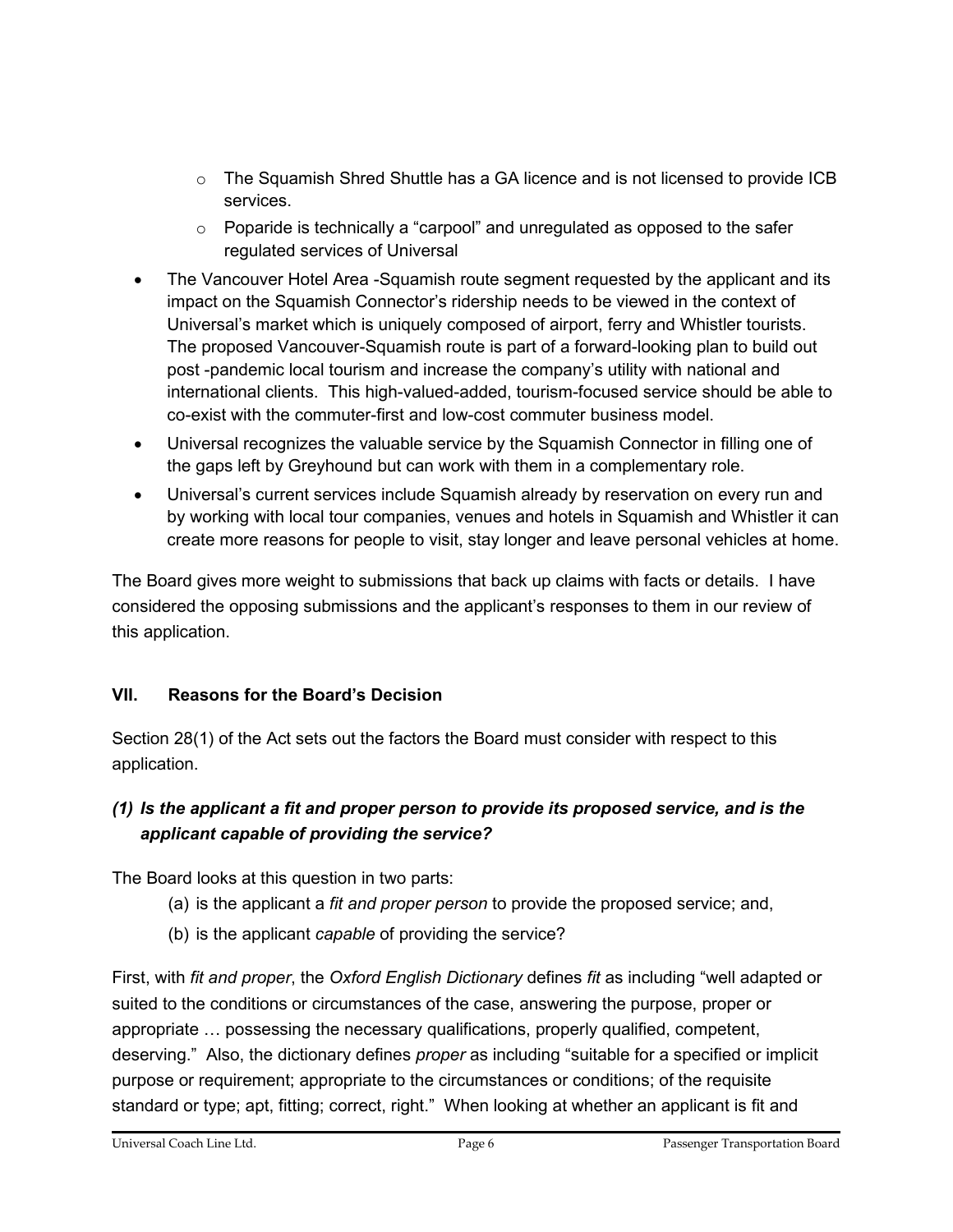proper, the Board does so in the context of the passenger transportation industry in British Columbia. This includes the regulatory system that grants businesses a licence which confers on them both the authorization they need to provide their service and an ongoing obligation to operate in accordance with proper standards of conduct.

Second, capability is generally understood to mean that an applicant has the ability or qualities necessary to skillfully and effectively meet its obligations and achieve the results it says it will achieve. When looking at capability, the Board reflects on whether the applicant has demonstrated that it has the knowledge and understanding of relevant regulatory requirements and policies that govern passenger transportation providers, and whether it is able to comply with those requirements. It also looks at whether the applicant has the background, skills and knowledge to manage its proposed service, and the financing to operate it. The Board expects an applicant to demonstrate its competence and ability by providing sound and realistic information in its business plan and financial statements that is consistent and compatible with the transportation service it proposes.

Universal have been in business in British Columbia for close to 50 years. It was incorporated on February 25, 1971. There are two principals, Barbara Cheng and David Tong. The disclosure forms of Unlawful Activity and Bankruptcy indicate no negative concerns about the principals.

The company has a National Safety Code rating of Satisfactory-Excellent.

The applicant signed the Liquor Control & Licensing Act Declaration declaring, among other things, that it will operate its vehicles in accordance with that Act.

Universal has provided financial projections and revenue assumptions for the proposed route segments. The information provided with respect to Universal's current operations, financial projections, and plans were sufficient to satisfy me that the company is both fit and proper, and capable of providing the service proposed in this application.

Based on the information and evidence above, I find that Universal. is a fit and proper entity to provide the proposed service, and I find that it has demonstrated it is capable of providing the service.

**(2) Is there is a public need for the service the applicant proposes to provide?**

An applicant is required to demonstrate public need by showing that there are people who would use the proposed service. Applicants should provide clear information about the service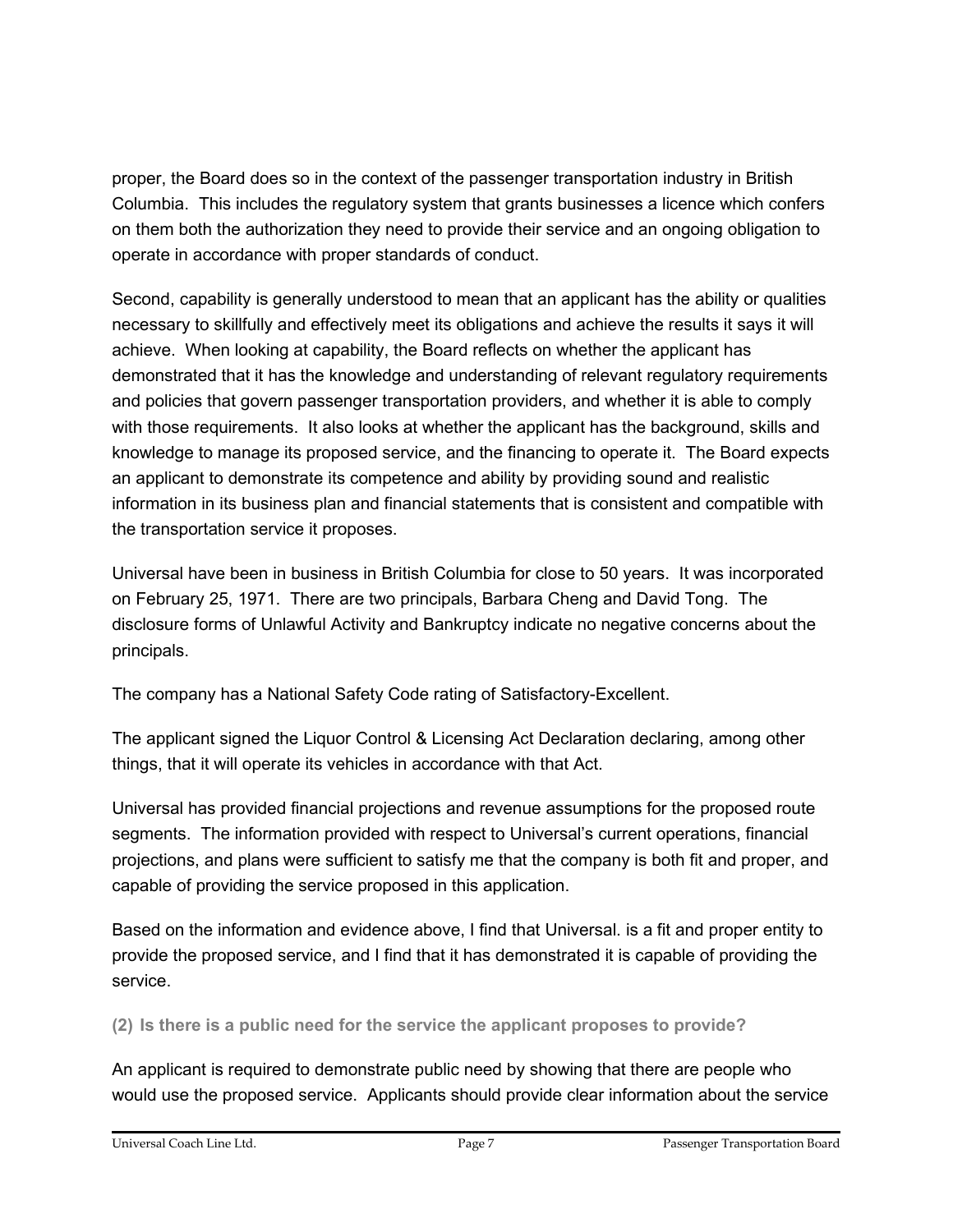it proposes, and they should provide supporting evidence that is factual and objective. They should not rely on general claims and their own opinion. The Board reviews applications and considers the extent and type of need that has been demonstrated for the proposed service.

The Board looks at the state of inter-city bus services in the area where the applicant is applying to operate. It may consider such things as:

- Will the service fill a gap in the market?
- Has an inter-city bus company recently left the market?
- Has the applicant shown that current service levels are unsatisfactory?

The applicant currently operates an ICB service between the Resort Municipality of Whistler (RMOW) and the District of Delta with 4 round trips daily between Whistler and YVR and 3 round trips daily between YVR and the District of Delta. Terminating trips in Delta provide the option of starting and ending trips at the Tsawwassen Ferry Terminal. The route includes stops in the Vancouver Hotel area and Squamish. Squamish is a reservation-required service that is available to passengers to be picked up or dropped off at the route point. The licence limits locations where passengers may be picked up or dropped off, including limited stopover options for the City of Richmond Hotel Area which is an alternate route point. Universal confirmed its ongoing commitment to maintain a minimum of 4 trips daily in each direction between the RMOW and YVR.

In this application Universal is proposing to amend its licence and reduce its restriction for Limited Pick Up and Drop Off that would allow the following trips along route:

- 1. Add a concurrent interline ICB service between Squamish and Whistler. The applicant indicates that passengers boarding at YVR-Tsawwassen-Vancouver to Whistler will allow a stopover at Squamish for local sightseeing. It will also provide people living in Squamish and working in Whistler with a commuter service and reduce congestion on the corridor by offering an option to private vehicle use. Universal, in its Business Plan states the following: "This *application is made in response to requests for interline service between Squamish and Whistler. As Universal already passes through and serves both Squamish and Whistler it makes sense to offer residents, worker and visitors the opportunity to ride between the two communities."*
- 2. Add a service between the Vancouver Hotel Area and Squamish. The rationale for this is the applicant's desire to increase its use as a value-added tourist focused service.

There are, apart from the applicant, six other approved ICB operators on the Sea-to-Sky Corridor. These are summarized as follows: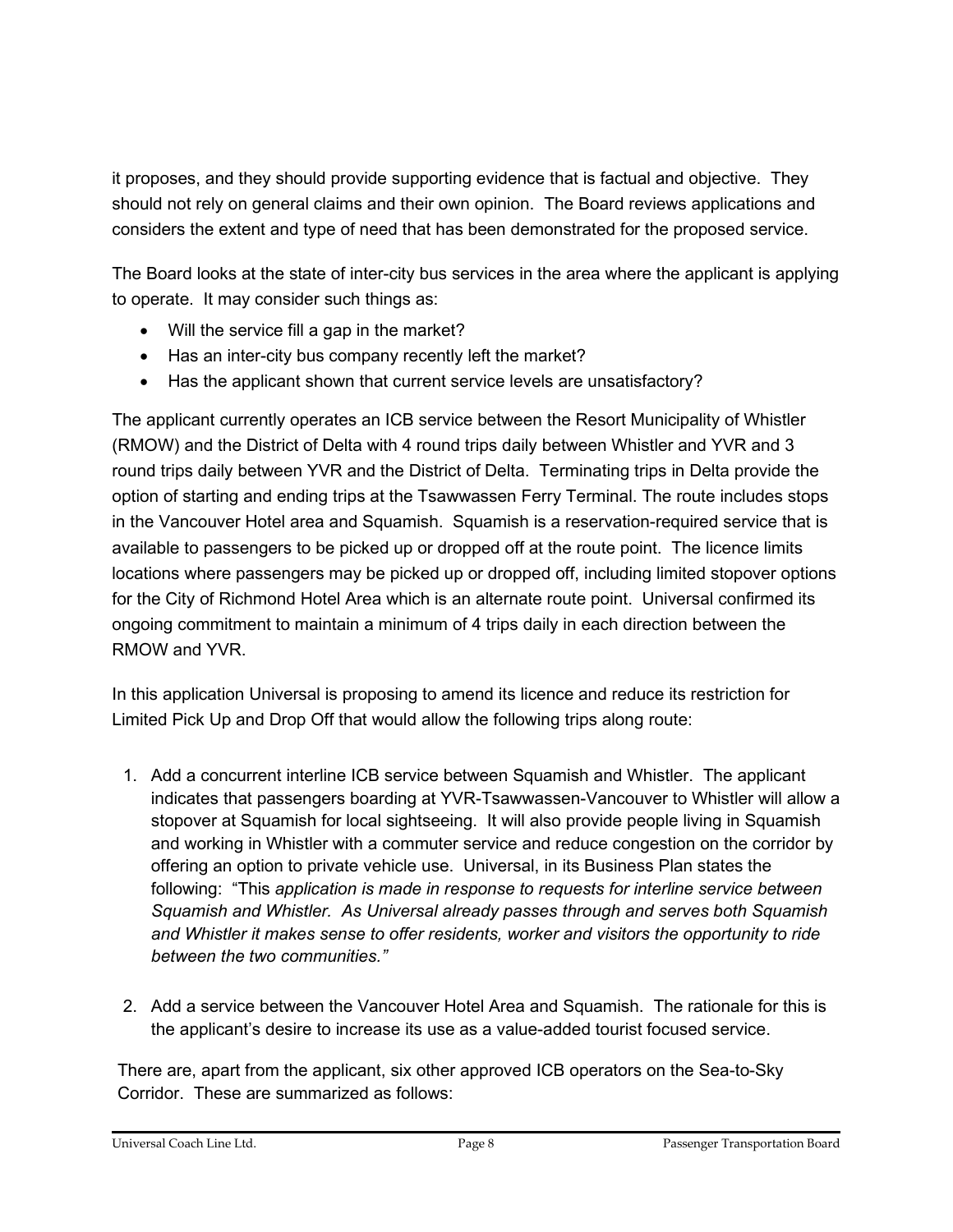### **Whistler Rides**

Provides a Vancouver-Pemberton ICB service with a weekly minimum frequency of one round trip with route stops at Vancouver, Squamish, Whistler and Pemberton. The service caters to markets that include a commuter market using a commuter-style minibus service.

### **Wilson's Transportation**

Provides a Vancouver**-**Whistler ICB service with 1 trip daily in each direction. Route stops include West Vancouver and Squamish.

### **Squamish Connector**

Provides on a reservation basis a Vancouver-Squamish ICB service with 2 trips per day in each direction with optional service route stops at West Vancouver and Britannia Beach. The service caters to markets that include a commuter market for commuters living in Squamish but working in Vancouver. Their service does not allow Squamish-Whistler bookings.

### **Epic Rides**

Seasonal Vancouver – Whistler service from June to October and November to April. The weekly minimum frequency is two trips in each direction. From December to April only, the operation authorizes service from UBC with a minimum of one trip per week in each direction. It has no authority to pick up or drop off passengers in Squamish.

### **Blue Cactus (dba Snowbus)**

Seasonal service (late November to April) with two routes: 1. Richmond - Whistler with a daily minimum of two trips in each direction including stops in Vancouver and the District of West Vancouver. 2. Burnaby - Whistler with a weekly minimum of three trips in each direction and stops in the District of North Vancouver. It has no Squamish authority.

### **Tourland Travel Ltd.**

Provides an "Engaged Carrier Authorization" for Universal in the event of over-flow or out-ofservice vehicle circumstances.

There are other transportation services operating on the Sea to Sky Corridor, including those with a General Authorization (tour buses), a Passenger Directed Vehicle Authorization (taxis, limousines) or a Transportation Network Services Authorization (ride-hailing vehicles).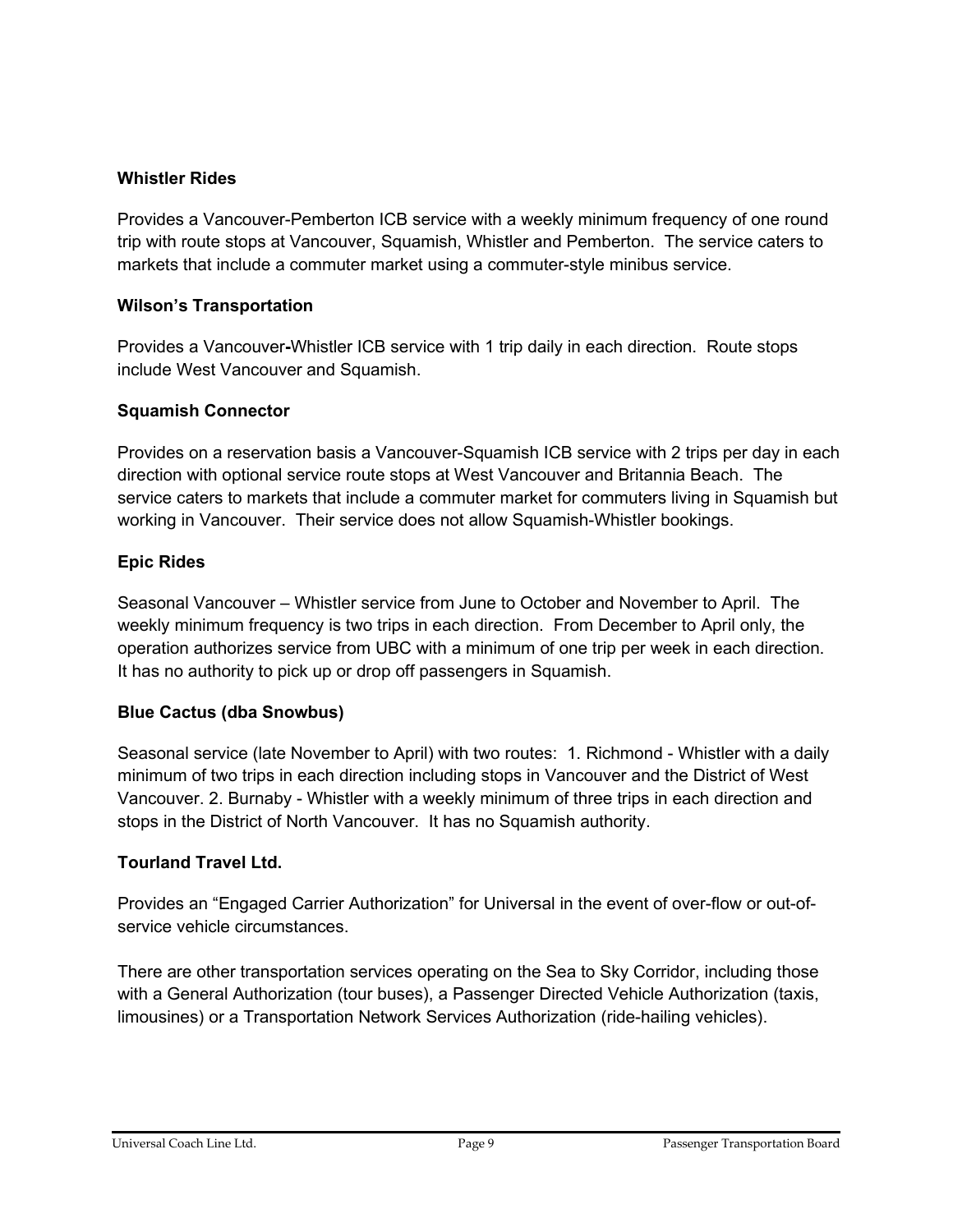### Proposed Routes.

1. Squamish-Whistler

To demonstrate public need the applicant included the following information and evidence:

- A new market is the result of increased interest and emphasis on "local travel" among local residents, tour operators and destination management organizations in response to the pandemic travel restrictions. Universal believes these initiatives will outlive the pandemic.
- The applicant seeks to alleviate increased traffic congestion between Squamish and Whistler and referred to a local newspaper article of August 13, 2020 that cites because local travel has become a primary travel option, ultra-heavy traffic is present on the highway between Squamish and Whistler.
- The applicant wants to create a further benefit for Whistler businesses that would offer employees living in Squamish a consistent, reliable, multi-run schedule. The relevance of this relates to current transit initiatives/ plans that are on hold. Further, Universal already serves Squamish by reservation on every trip, and by adding the interline service and working with local tour companies, venues and hotels in Squamish and Whistler, it can create more reasons to visit, stay longer and remove personal cars off the road. Overall, it wants to increase its utility on the corridor and create a basis for local travel with a "hop-on, hop-off" flavour.
- The applicant in its Business Plan states that while Whistler Rides provides a minibus type commuter service between Squamish and Whistler, Universal's service in contrast offers luxurious and spacious coaches with many amenities such as a washroom, Wi-Fi, individual enclosed carry-on storage, etc.
- The Board received 3 letters of support for this ICB service.
	- $\circ$  Tourism Whistler indicates the service will encourage travel by offering a reliable scheduled service between Squamish and Whistler. The letter notes that Universal is an active participant in the promotion of Whistler.
	- $\circ$  Tourism Squamish reports the applicant's professionalism and operating ethics and commitment to community needs. In particular, Universal's emphasis on families and local tourists and that the new service proposed is a needed transportation option.
	- o Whistler Chamber of Commerce outlines the need to increase alternative transportation between Squamish and Whistler for Squamish based employees of Whistler's businesses. The encouragement of local travel is also a benefit and is in line with Whistler's vision for a resilient, lower carbon community.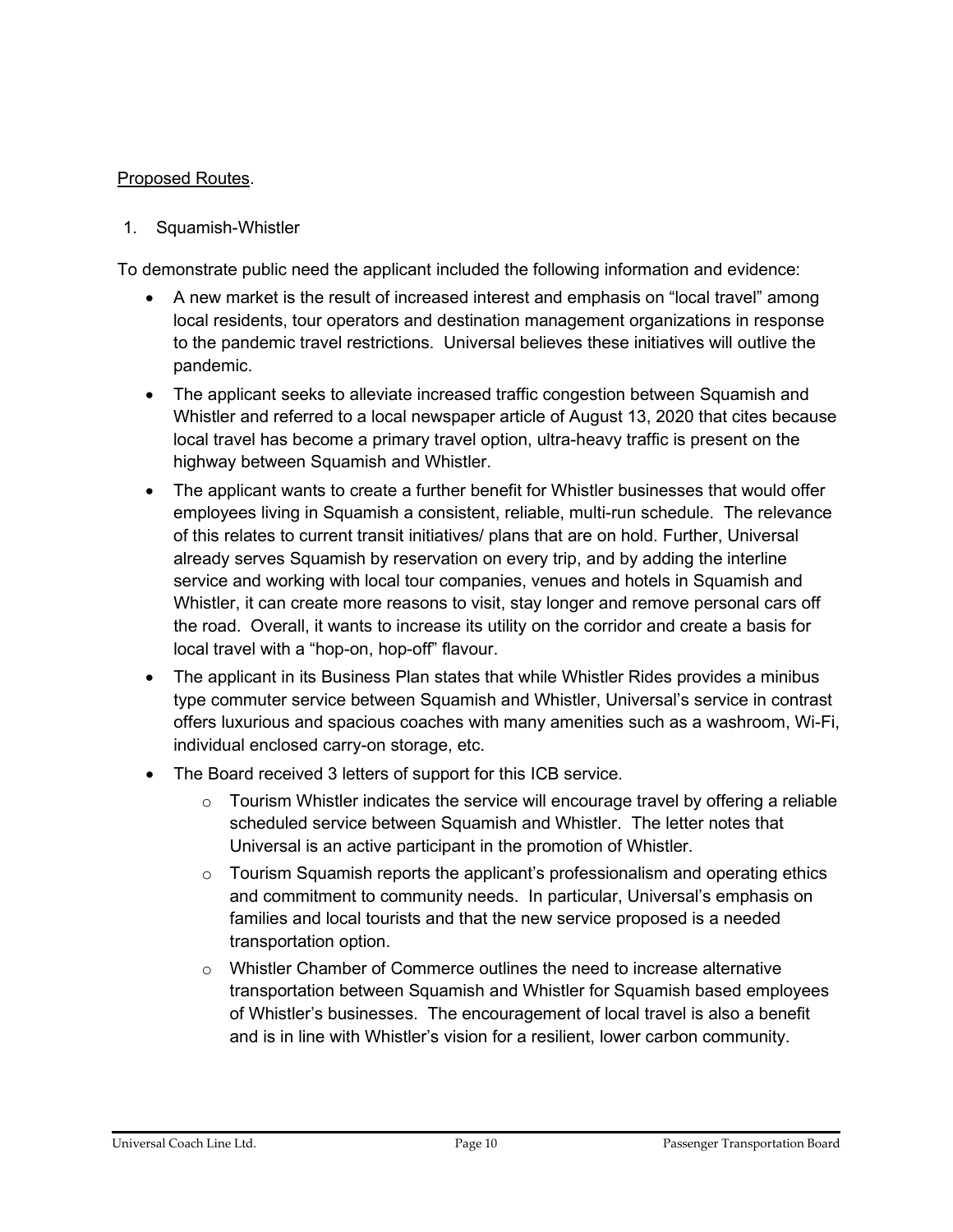2. Vancouver Hotel Area-Squamish

To support public need the applicant notes that this proposal is part of its plan to build out post-pandemic local tourism and increase its utility. With local travel at the forefront of possible travel options when Covid-19 restrictions are eased, Squamish has multiple tourists draws and the applicant wants to accommodate likely travel combinations that will include Squamish as well as Whistler. It also recognizes the submitter's valuable contribution in filling a gap by Greyhound and is willing to work with it in a complementary role on this route.

### **Analysis and Findings**

### 1. Squamish-Whistler

I assigned strong weighting to the letters of support supplied by the applicant. They provided sufficient detail regarding the need for the applicant's proposed interline service between Squamish and Whistler.

I also considered the concerns of the Squamish Connector regarding this aspect of Universal's proposed interline service and that Whistler Rides offers a similar ICB service between Squamish-Whistler. However, I agree with the applicant and find the services are distinct with respect to vehicle fleet and service features. I also note that Whistler Rides was not a submitter to this application.

I find the applicant has provided sufficient information and evidence that demonstrates a public need for the proposed ICB Squamish-Whistler service. I am persuaded it is constructive in the public interest. As such, I approve the amendment of licence to include this additional ICB service.

### 2. Vancouver Hotel Area-Squamish

I find that the applicant has provided insufficient evidence. I find a lack of public need indicators, such as support letters from persons or organizations, that may have been helpful in determining public need and noting any issues such as under-servicing. The applicant has tethered much of its request to its desire to increase its value-added tourist focused service and to accommodate a variety of travel combinations. However, it has not provided any compelling evidence in any corroborative or verifiable fashion to demonstrate a public need.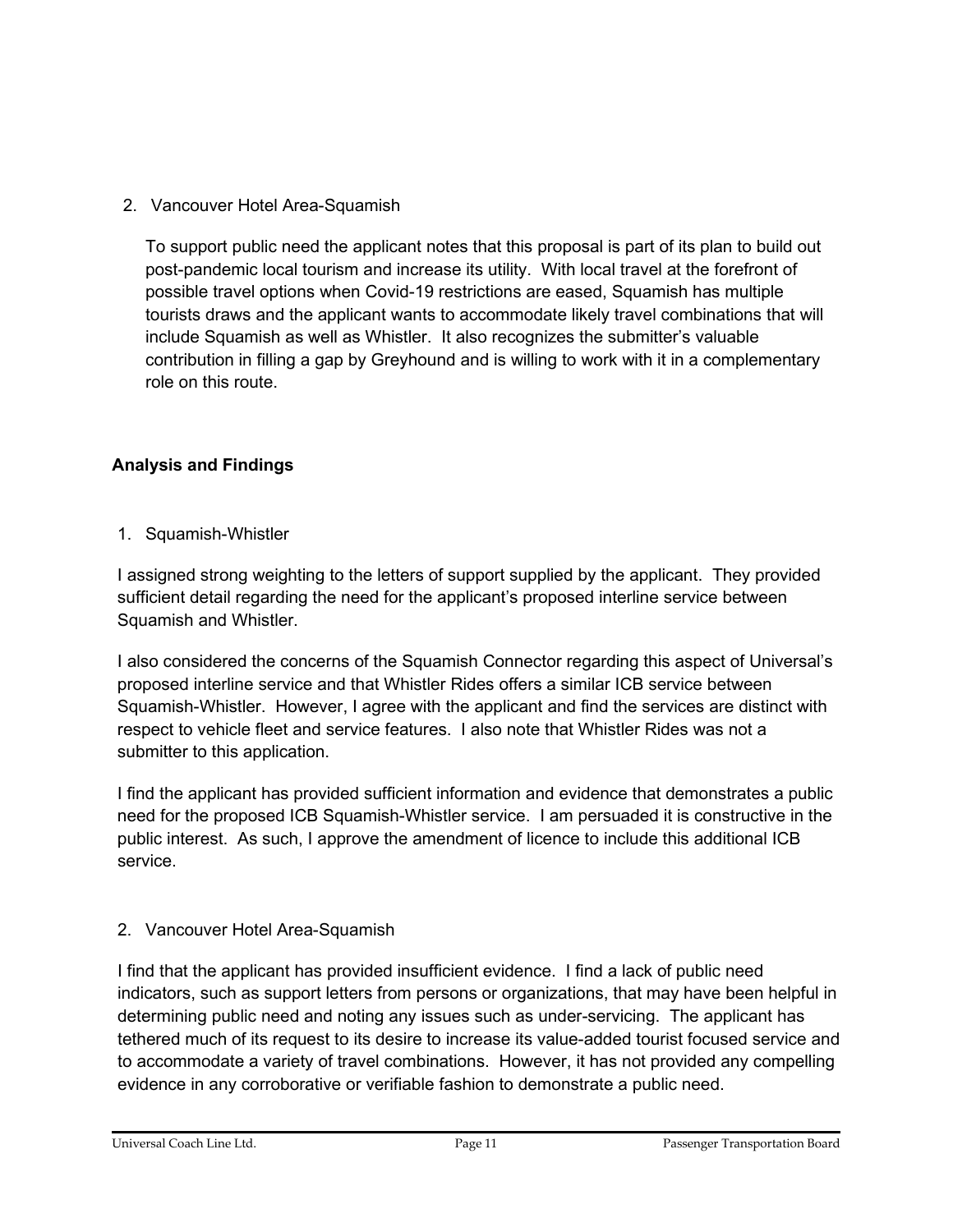Based on this, I am unable to determine a public need for the request and the required amendment for this route segment.

**(3) Would approving the application support sound economic conditions in the passenger transportation business in British Columbia?**

In considering sound economic conditions, the Board strives to balance public need for available, accessible and reliable commercial passenger transportation services with overall industry viability and competitiveness. The Board considers the issue from a wide-ranging perspective, which includes a consideration of harm to other industry participants. Generally speaking, it is the Board's view that the overall economic interests of the transportation business weigh more heavily than the economic and financial interests of any particular applicant or submitter.

The Board considers how the service could benefit the market and whether the market has the capacity to absorb additional services. It may consider such things as:

- Will the service give the public additional transportation options?
- Does the marketplace have the capacity to absorb another service?
- Are there inter-city bus providers in the target market area?
- Will the services supplement another non-transportation business?

The submitter raised issues regarding the impact of Covid-19 that has created low ridership on the sea-to-sky corridor and that it is operating at half capacity. I, however note, that B.C. is taking current steps to emerge from Covid-19 restrictions. As these restrictions are eased, it is reasonable to assume the demand for ICB services will resume and increase.

I find in approving the addition of the ICB interline service between Squamish and Whistler that any negative impacts on other ICB providers should be minor and that over the longer term the service will be absorbed and broadened by meeting a needed additional ICB transportation option. It also extends the utility and viability of Universal's current ICB service at Squamish.

I find that approving this application in part would promote sound economic conditions in the passenger transportation industry in BC.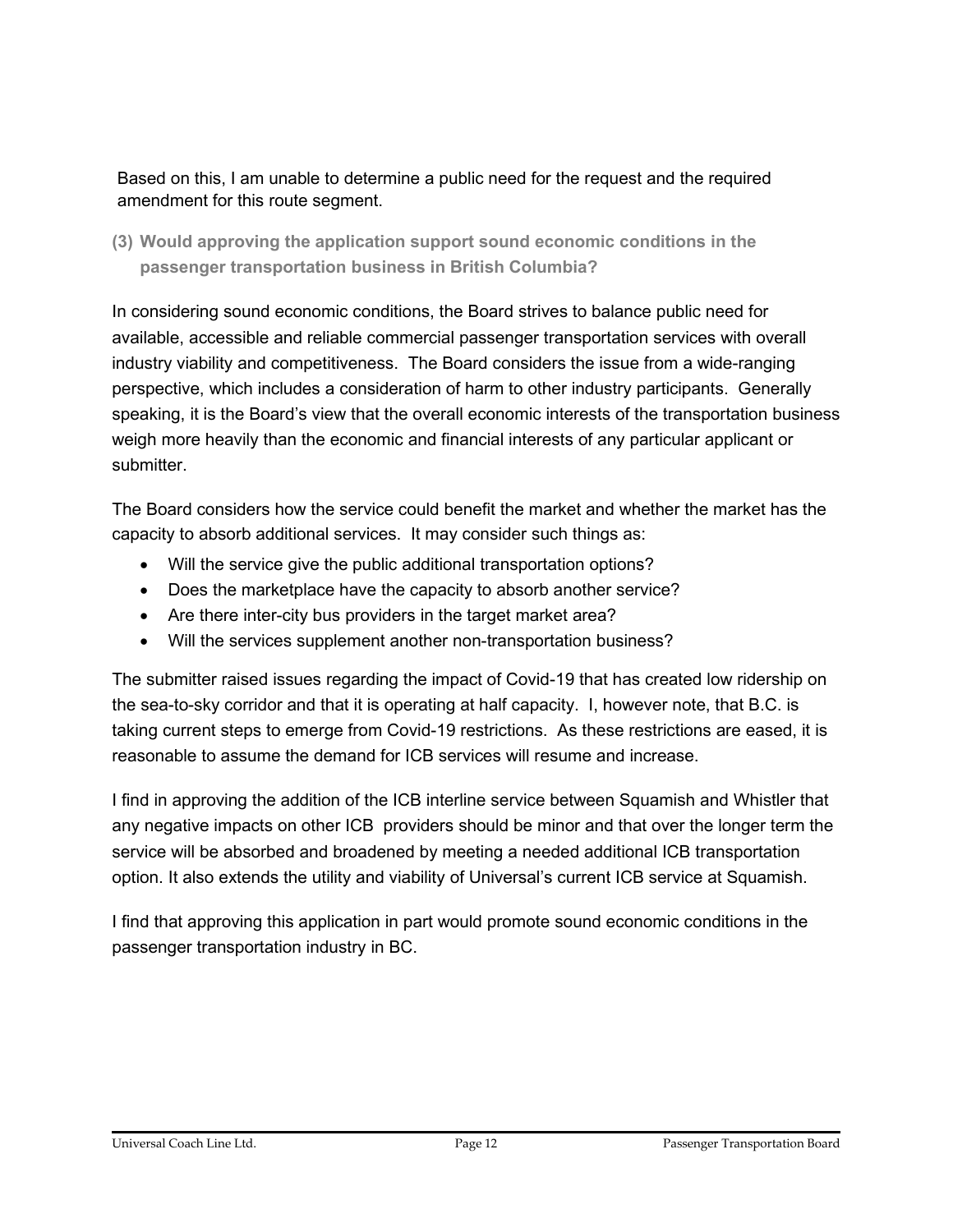### **VIII. Conclusion**

For the reasons above, this application is approved in part. The Board establishes notice and activation requirements, and terms and conditions of licence that are attached to this decision as Appendices 1(a) and 1(b). These form an integral part of the decision.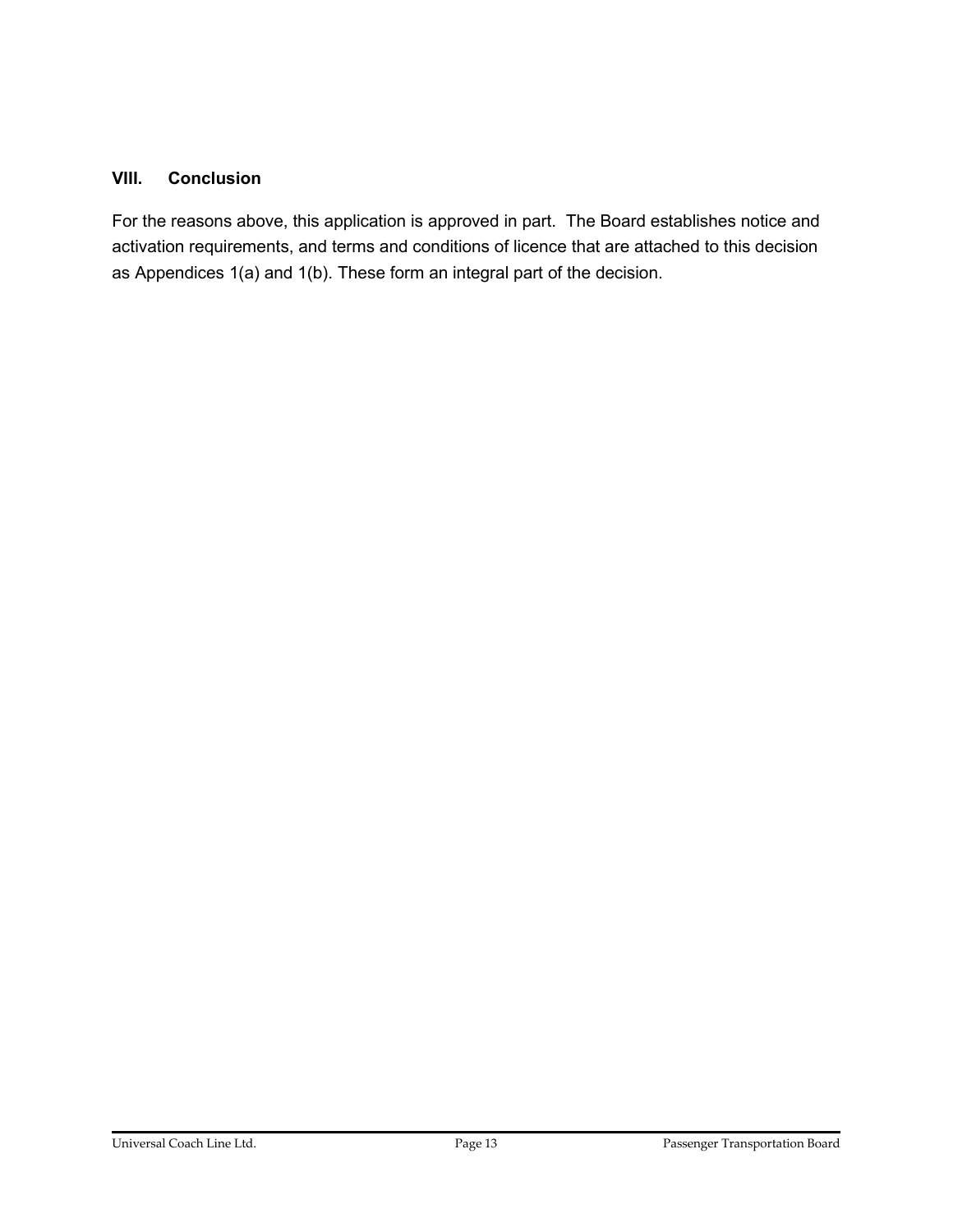### **Universal Coach Line Ltd.**

YVR Whistler Skylynx

### **Appendix 1: Terms & Conditions: Issuance of Licence with ICB Authorization**

### **(a) Activation:**

### **1. General:**

A Passenger Transportation Licence must be issued by the Registrar of Passenger Transportation under section 29 of the Passenger Transportation Act or renewed under section 34 before the special authorization approved in this decision may be exercised.

### **2. Direction to the Applicant:**

Unless otherwise ordered by the Passenger Transportation Board, **Universal Coach Line Ltd.** must, no later than **October 26, 2021**

- a. post time schedules online and make available to the public online its reservation system to enable advance bookings.
- b. provide copies or links to the Registrar of Passenger Transportation.

### **3. Notice to Registrar**

A licence that includes the Inter-City Bus Authorization approved by the Board in this decision may only be issued after the Registrar is satisfied that **Universal Coach Line Ltd.** has met requirements set out in 2(a) above.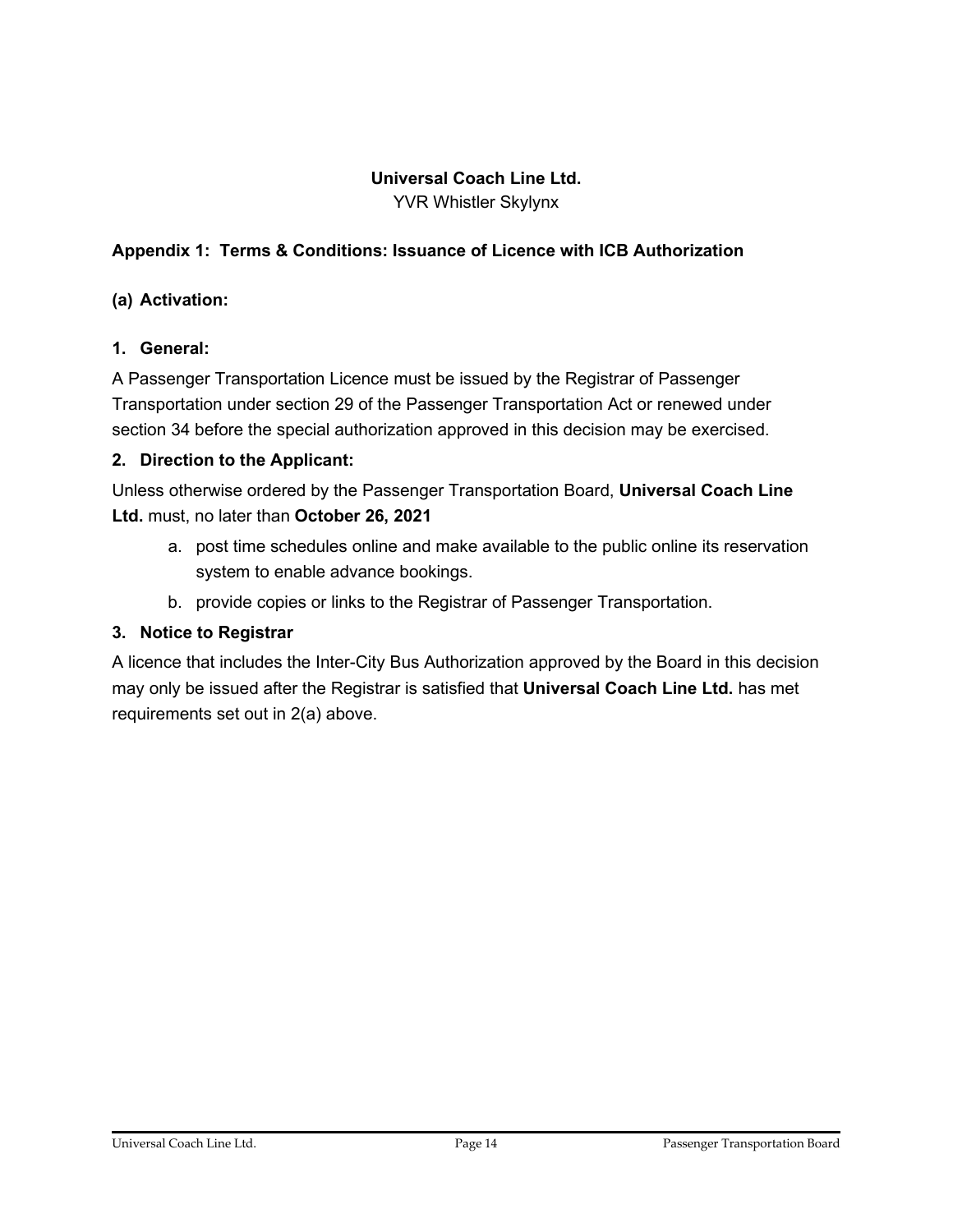### **(b) Licence:**

| <b>Special Authorization</b><br><b>INTER-CITY BUS AUTHORIZATION (ICBA)</b><br><b>Terms &amp; Conditions</b> |                                                                                                                                                                                                                                                                                                                                                                                                                                                                                                                                                                                                                                                                                                 |  |
|-------------------------------------------------------------------------------------------------------------|-------------------------------------------------------------------------------------------------------------------------------------------------------------------------------------------------------------------------------------------------------------------------------------------------------------------------------------------------------------------------------------------------------------------------------------------------------------------------------------------------------------------------------------------------------------------------------------------------------------------------------------------------------------------------------------------------|--|
| <b>Definitions</b>                                                                                          | "Board" means the Passenger Transportation Board<br>"Registrar" means the Registrar, Passenger Transportation                                                                                                                                                                                                                                                                                                                                                                                                                                                                                                                                                                                   |  |
| A. Legislative Requirements                                                                                 |                                                                                                                                                                                                                                                                                                                                                                                                                                                                                                                                                                                                                                                                                                 |  |
| <b>Vehicle Identifiers</b>                                                                                  | Each motor vehicle operated under this authorization must display, at<br>the times and in the form and manner required by the Registrar, a<br>vehicle identifier that is:<br>(a) issued to the licensee by the Registrar; or<br>(b) authorized by the Registrar to be issued by the licensee.                                                                                                                                                                                                                                                                                                                                                                                                   |  |
| <b>B.</b> Services                                                                                          |                                                                                                                                                                                                                                                                                                                                                                                                                                                                                                                                                                                                                                                                                                 |  |
| <b>Services</b>                                                                                             | Transportation of passengers must be provided:<br>(a) on a scheduled basis; and<br>(b) in accordance with minimum frequencies and other terms and<br>conditions of licence that apply to the routes and route points.                                                                                                                                                                                                                                                                                                                                                                                                                                                                           |  |
| <b>Schedules</b>                                                                                            | The licence holder must publish, in a manner accessible to the general<br>public, a schedule for each route with the time and location of each stop;<br>and must carry in each vehicle a copy of the schedule that the vehicle is<br>following.                                                                                                                                                                                                                                                                                                                                                                                                                                                 |  |
| <b>Service Exception</b>                                                                                    | Routes may only be operated on a "pre-booked" or "reservation<br>required" basis if the route points are:<br>(a) designated as reservation required in the licence;<br>(b) identified as pre-booked or reservation required in all current;<br>published schedule information; and<br>(c) available at all times for pre-booking or reservation on the<br>licensee's website.<br>When these conditions are met and when no reservations have been<br>received for pick up or drop off at one or more points on the route by the<br>time service is scheduled to be provided, the licence holder has the<br>option of not providing service to those points that would otherwise be<br>required. |  |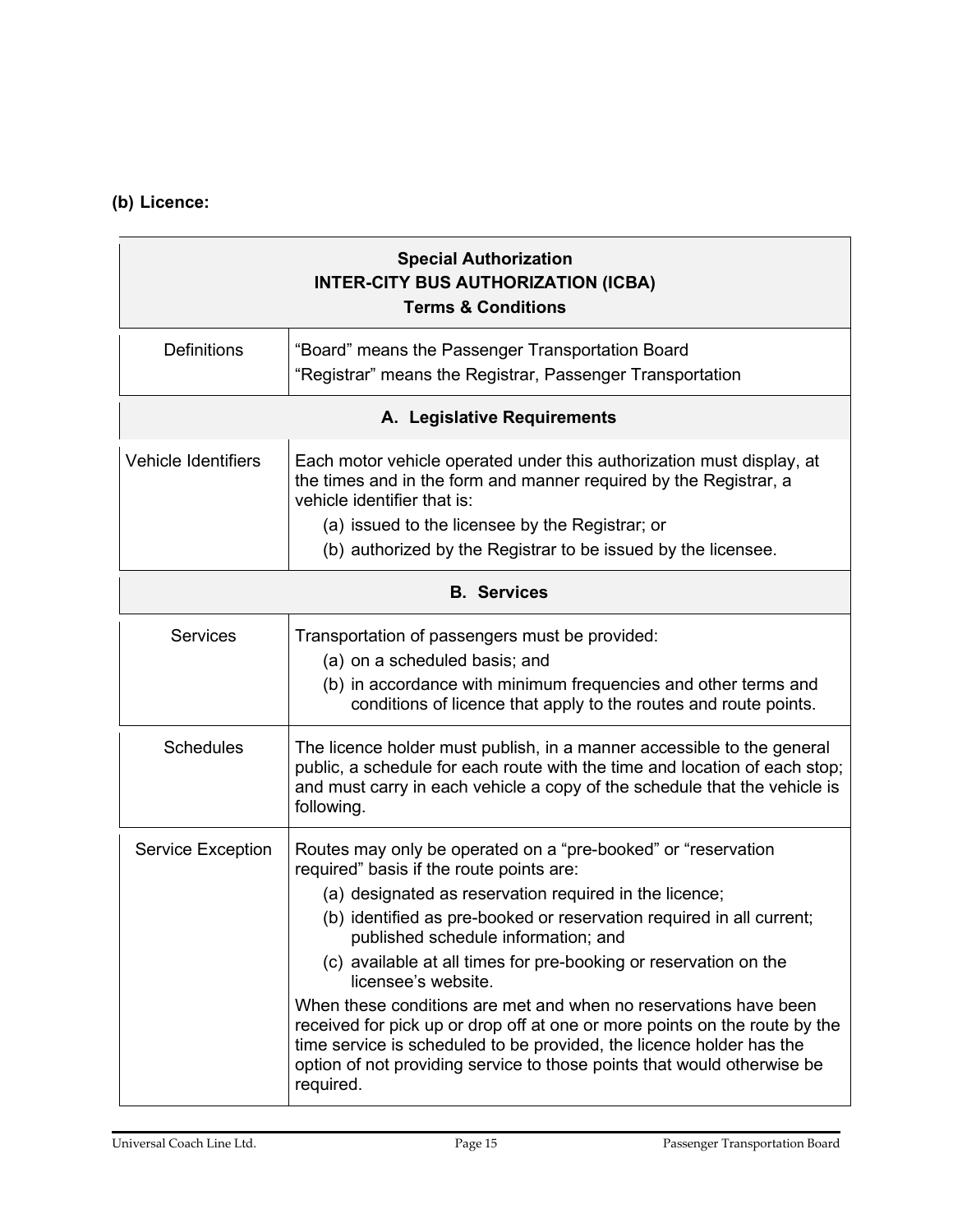| <b>Alternative Points</b>               | The licence holder may pick up or drop off passengers at any location,<br>municipality or unincorporated area that is between the terminating<br>points and along the highway corridors for the inter-city bus routes<br>below.                                                                                                                                                                                                                                                                                                                                                                                                                                                                                                                                                                                                                                                                                                                                                                                                                                                                                 |
|-----------------------------------------|-----------------------------------------------------------------------------------------------------------------------------------------------------------------------------------------------------------------------------------------------------------------------------------------------------------------------------------------------------------------------------------------------------------------------------------------------------------------------------------------------------------------------------------------------------------------------------------------------------------------------------------------------------------------------------------------------------------------------------------------------------------------------------------------------------------------------------------------------------------------------------------------------------------------------------------------------------------------------------------------------------------------------------------------------------------------------------------------------------------------|
| <b>Express</b><br>Authorization         | Transportation of standees is authorized only when all of the following<br>conditions are met:<br>1. The licence holder has current and proper insurance coverage for<br>the transportation of standees,<br>Passengers are not permitted to stand for a period that is longer than 30<br>minutes or for a distance that exceeds 30 road kilometres, and<br>Freight and passenger baggage is not carried in the passenger<br>compartment when standees are being transported.                                                                                                                                                                                                                                                                                                                                                                                                                                                                                                                                                                                                                                    |
| Abbreviations                           | The following abbreviations are used to describe terms and conditions of<br>this special authorization:<br>"ALT" means an "alternate route point" for scheduled or unscheduled<br>stops; no minimum service requirement applies.<br>"RR" means a reservation-required service that is available to<br>$\bullet$<br>passengers to be picked up or dropped off at the route point.                                                                                                                                                                                                                                                                                                                                                                                                                                                                                                                                                                                                                                                                                                                                |
| <b>Engaged Carrier</b><br>Authorization | The holder of this licence may operate as an inter-city bus when<br>engaged by another licensed operator in the following limited<br>circumstances:<br>(a) the other licensed operator must have a special authorization to<br>operate an inter-city bus under a licence issued pursuant to the<br>Passenger Transportation Act (British Columbia) or the Motor<br>Vehicle Transport Act (Canada);<br>(b) the holder of this licence must have signed written authorization<br>from the other licensed operator specifying the terms by which<br>the licence holder is engaged including the period for which the<br>written authorization is valid;<br>(c) the holder of this licence must operate its vehicles in accordance<br>with all the applicable terms and conditions of the other licensed<br>operator's licence; and<br>(d) the holder of this licence must carry in its vehicles a copy of the<br>written authorization referred to in paragraph (b) and a copy of<br>the terms and conditions of the other licensed operator's licence<br>when operating under this engaged carrier authorization. |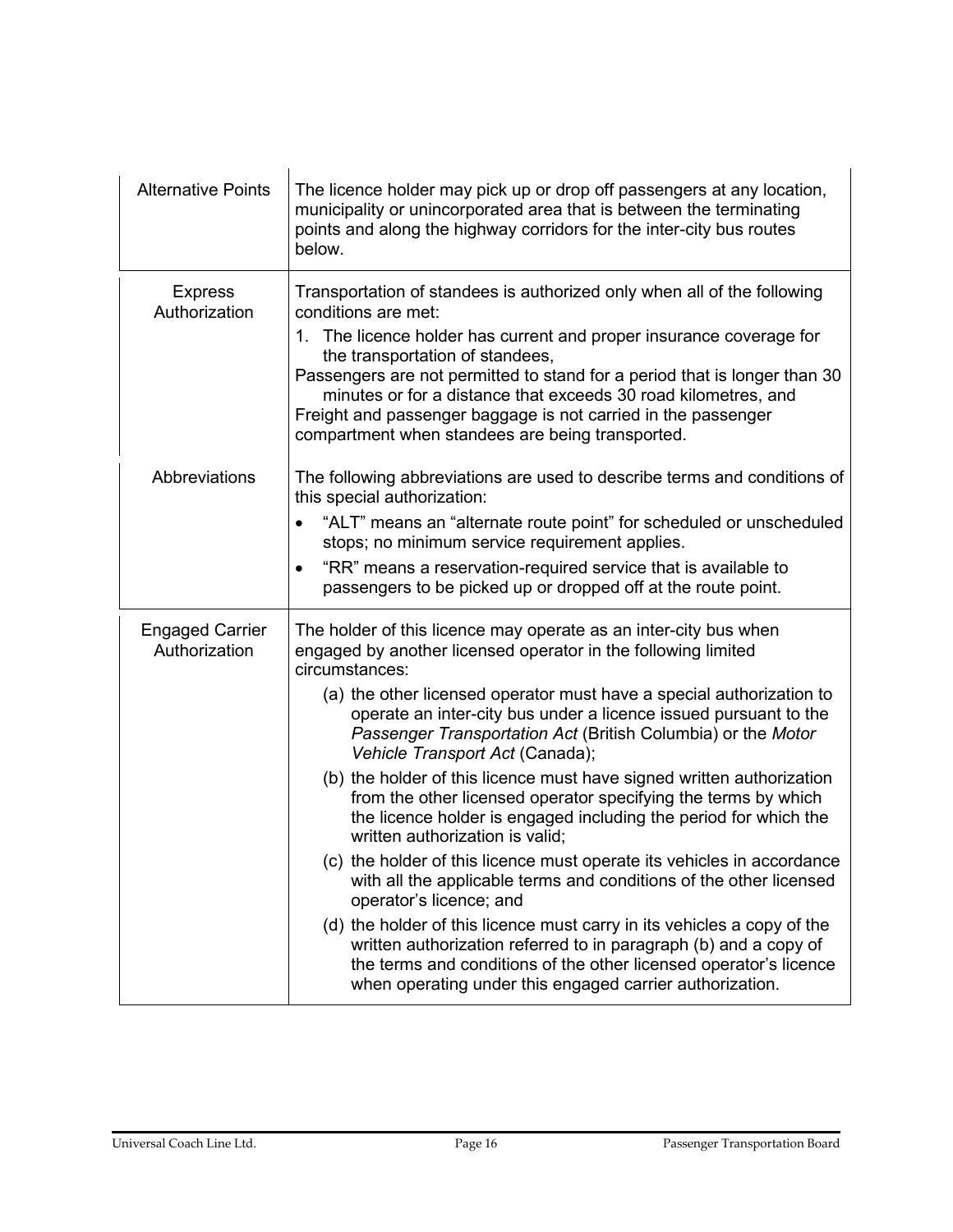| <b>Route 1</b>                              |                          |                                                           |
|---------------------------------------------|--------------------------|-----------------------------------------------------------|
| <b>Terminating Point 1:</b>                 |                          | <b>Resort Municipality of Whistler</b>                    |
| <b>Terminating Point 2:</b>                 | <b>District of Delta</b> |                                                           |
| Corridors:                                  | Highways 1, 17, 17A & 99 |                                                           |
| <b>Route Points</b>                         |                          | <b>Minimum Frequencies</b>                                |
| <b>Resort Municipality of Whistler</b>      |                          | 4 trips daily in each direction                           |
| District of Squamish                        |                          | 4 trips daily in each direction RR                        |
| City of Vancouver Hotel Area <sup>1</sup>   |                          | 4 trips daily in each direction - ALT (stop-over service) |
| City of Richmond Hotel Area <sup>1</sup>    |                          | ALT (stop-over) service                                   |
| <b>Vancouver International Airport</b>      |                          | 4 trips daily in each direction                           |
| City of Richmond Hotel<br>Area <sup>2</sup> |                          | ALT (stop-over) service                                   |
| <b>District of Delta</b>                    |                          | 3 trips daily in each direction                           |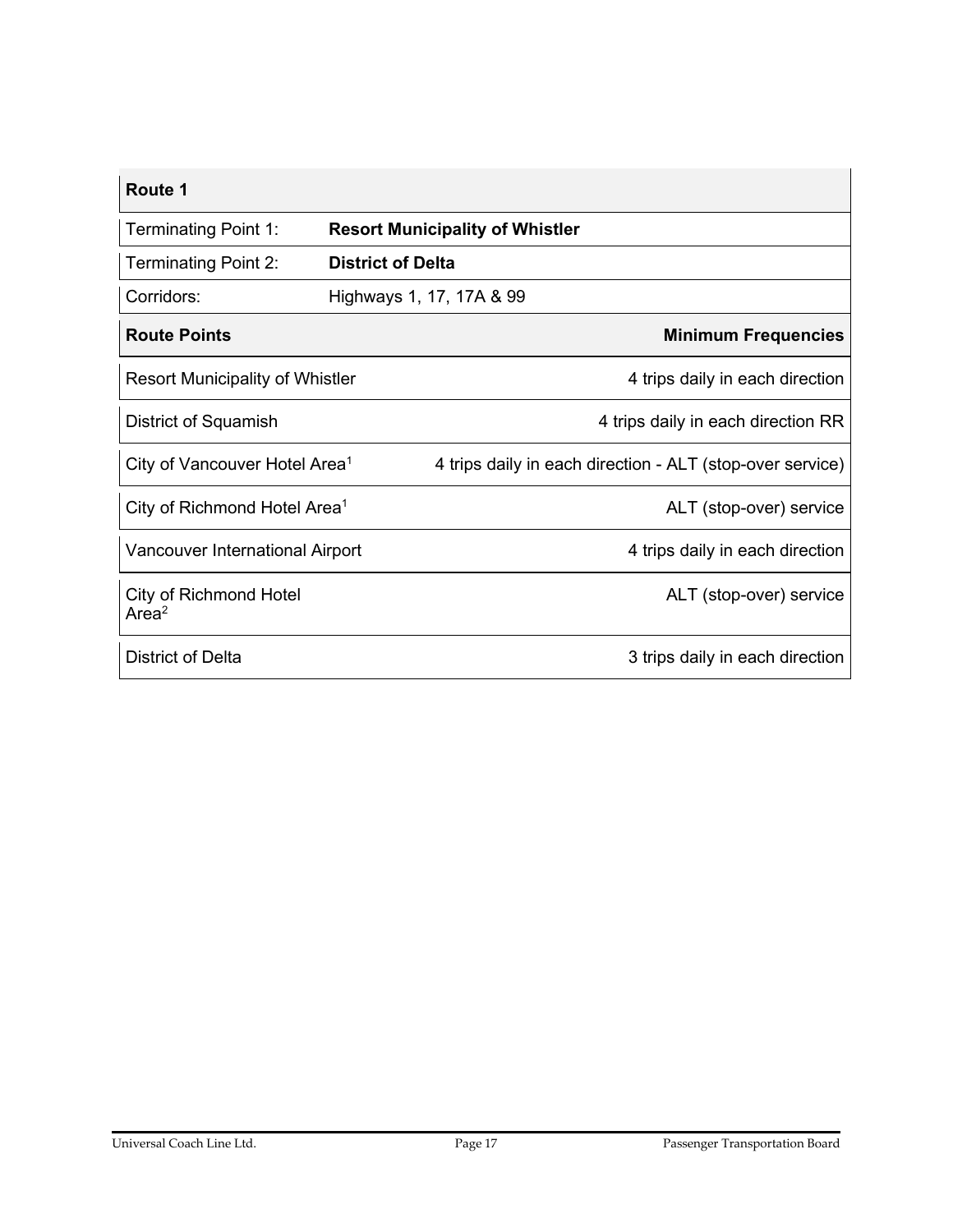| <b>Route Point</b><br><b>Boundaries</b>                                                           | $1$ City of Vancouver Hotel Area is bounded on the north by the Burrard<br>Inlet, on the south by Thirteenth Avenue, on the East by Main Street,<br>and on the west by English Bay (for points north of the False Creek<br>shoreline) and Arbutus Street (for points south of the False Creek<br>shoreline).<br><sup>2</sup> City of Richmond Hotel Area is bounded on the north by the North Arm<br>of the Fraser River, on the south by Granville Avenue, on the East by<br>No. 5 Road, and on the west by Gilbert Road.<br><sup>3</sup> For clarification, the Tsawwassen Ferry Terminal is located in the<br>District of Delta.                                                                                                                                                                                                                                                                           |  |
|---------------------------------------------------------------------------------------------------|---------------------------------------------------------------------------------------------------------------------------------------------------------------------------------------------------------------------------------------------------------------------------------------------------------------------------------------------------------------------------------------------------------------------------------------------------------------------------------------------------------------------------------------------------------------------------------------------------------------------------------------------------------------------------------------------------------------------------------------------------------------------------------------------------------------------------------------------------------------------------------------------------------------|--|
| Limited Pick Up &<br>Drop Off                                                                     | Subject to the Stopover Service in the Richmond Hotel Area<br>a)<br>provision below, passenger pick up and drop off is limited to route<br>points listed for this route.<br>b) Service may only be provided to passengers who have purchased a<br>one-way or return-trip ticket from Universal Coach Line Ltd. for the<br>following trips:<br>Squamish - Whistler<br>$\circ$<br>Vancouver Hotel Area - Whistler<br>$\circ$<br>$\circ$ YVR - Whistler<br>$\circ$ YVR – Squamish<br><b>YVR</b> - Vancouver Hotel Area<br>$\circ$<br>$\circ$ YVR – Delta<br>c) Stopover Service in the Richmond Hotel Area: Service to points in<br>the City of Richmond Hotel Area may only be provided as a<br>stopover service to passengers on YVR - Whistler trips or YVR -<br>Delta trips. Passengers with stopover privileges may be dropped off<br>in the Richmond Hotel Area and later picked up to continue their trip |  |
| through to their destination (i.e. YVR, Whistler or Delta).<br><b>C. Other Requirements</b>       |                                                                                                                                                                                                                                                                                                                                                                                                                                                                                                                                                                                                                                                                                                                                                                                                                                                                                                               |  |
| Transfer of a<br>licence                                                                          | This special authorization may not be assigned or transferred except<br>with the approval of the Board pursuant to section 30 of the Passenger<br>Transportation Act.                                                                                                                                                                                                                                                                                                                                                                                                                                                                                                                                                                                                                                                                                                                                         |  |
| <b>Liquor Control and</b><br><b>Licensing Act</b><br><b>Cannabis Control</b><br>and Licensing Act | The licensee must at all times ensure passenger directed vehicles under<br>their licence are operated in compliance with the Liquor Control and<br>Licensing Act and the Cannabis Control and Licensing Act.                                                                                                                                                                                                                                                                                                                                                                                                                                                                                                                                                                                                                                                                                                  |  |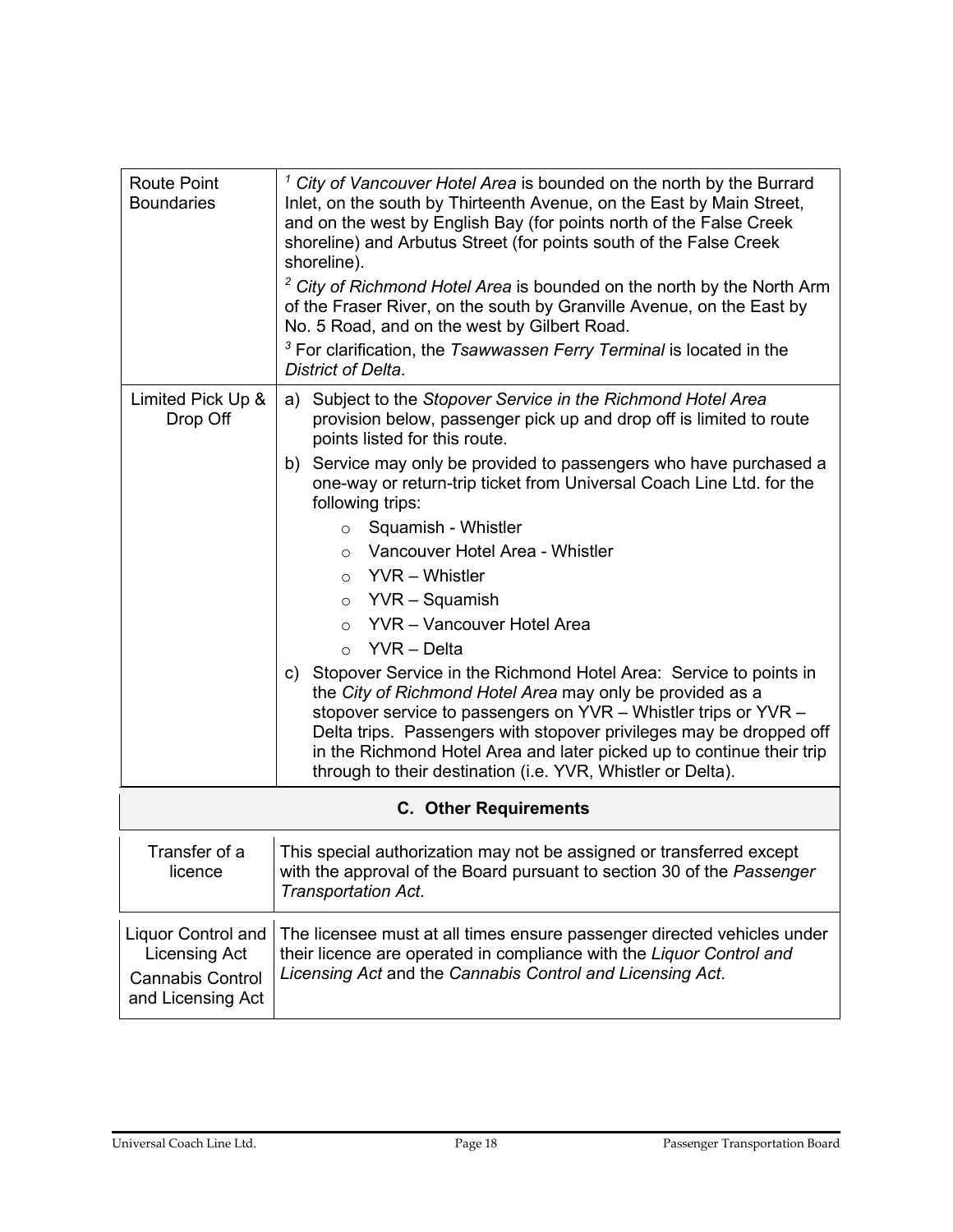| <b>Special Authorization</b><br><b>Passenger Directed Vehicles Authorization</b><br><b>Terms &amp; Conditions</b> |                                                                                                                                                                                                                                                                                                                                                                                                                                                                              |  |  |  |
|-------------------------------------------------------------------------------------------------------------------|------------------------------------------------------------------------------------------------------------------------------------------------------------------------------------------------------------------------------------------------------------------------------------------------------------------------------------------------------------------------------------------------------------------------------------------------------------------------------|--|--|--|
| <b>Definitions</b>                                                                                                | "Board" means the Passenger Transportation Board<br>"Registrar" means the Registrar, Passenger Transportation                                                                                                                                                                                                                                                                                                                                                                |  |  |  |
| A. Legislative Requirements                                                                                       |                                                                                                                                                                                                                                                                                                                                                                                                                                                                              |  |  |  |
| <b>Vehicle Identifiers</b>                                                                                        | Each motor vehicle operated under this authorization must display,<br>at the times and in the form and manner required by the Registrar,<br>a vehicle identifier that is:<br>(a) issued to the licensee by the Registrar; or<br>(b) authorized by the Registrar to be issued by the licensee.                                                                                                                                                                                |  |  |  |
| Data Requirements                                                                                                 | The licensee must provide to the Registrar any information,<br>including personal information, and data that the Registrar or Board<br>may require, and as may be set in any applicable supplemental<br>terms and conditions and orders of the Registrar or Board, within<br>time periods that the Registrar or Board may require, which may<br>include, without limitation, information and data set out in section<br>28(5)(a) to (c) of the Passenger Transportation Act. |  |  |  |
| <b>B. Passenger Transportation Vehicles</b>                                                                       |                                                                                                                                                                                                                                                                                                                                                                                                                                                                              |  |  |  |
| <b>Maximum Fleet Size</b>                                                                                         | 5 vehicles                                                                                                                                                                                                                                                                                                                                                                                                                                                                   |  |  |  |
| Vehicle Capacity (LV)                                                                                             | Vehicles can accommodate a driver and not less than 6 and not<br>more than 11 passengers                                                                                                                                                                                                                                                                                                                                                                                     |  |  |  |
| C. Originating Areas & Services                                                                                   |                                                                                                                                                                                                                                                                                                                                                                                                                                                                              |  |  |  |
| Service 1                                                                                                         | The following terms and conditions apply to Service 1:                                                                                                                                                                                                                                                                                                                                                                                                                       |  |  |  |
| <b>Originating Area</b>                                                                                           | Transportation of passengers may only originate from any point in<br>the City of Vancouver and 73 kilometers from the boundaries of the<br>City of Vancouver.                                                                                                                                                                                                                                                                                                                |  |  |  |
| <b>Destination Area</b>                                                                                           | Transportation of passengers may terminate at any point in British<br>Columbia and beyond the British Columbia border when engaged<br>in an extra-provincial undertaking.                                                                                                                                                                                                                                                                                                    |  |  |  |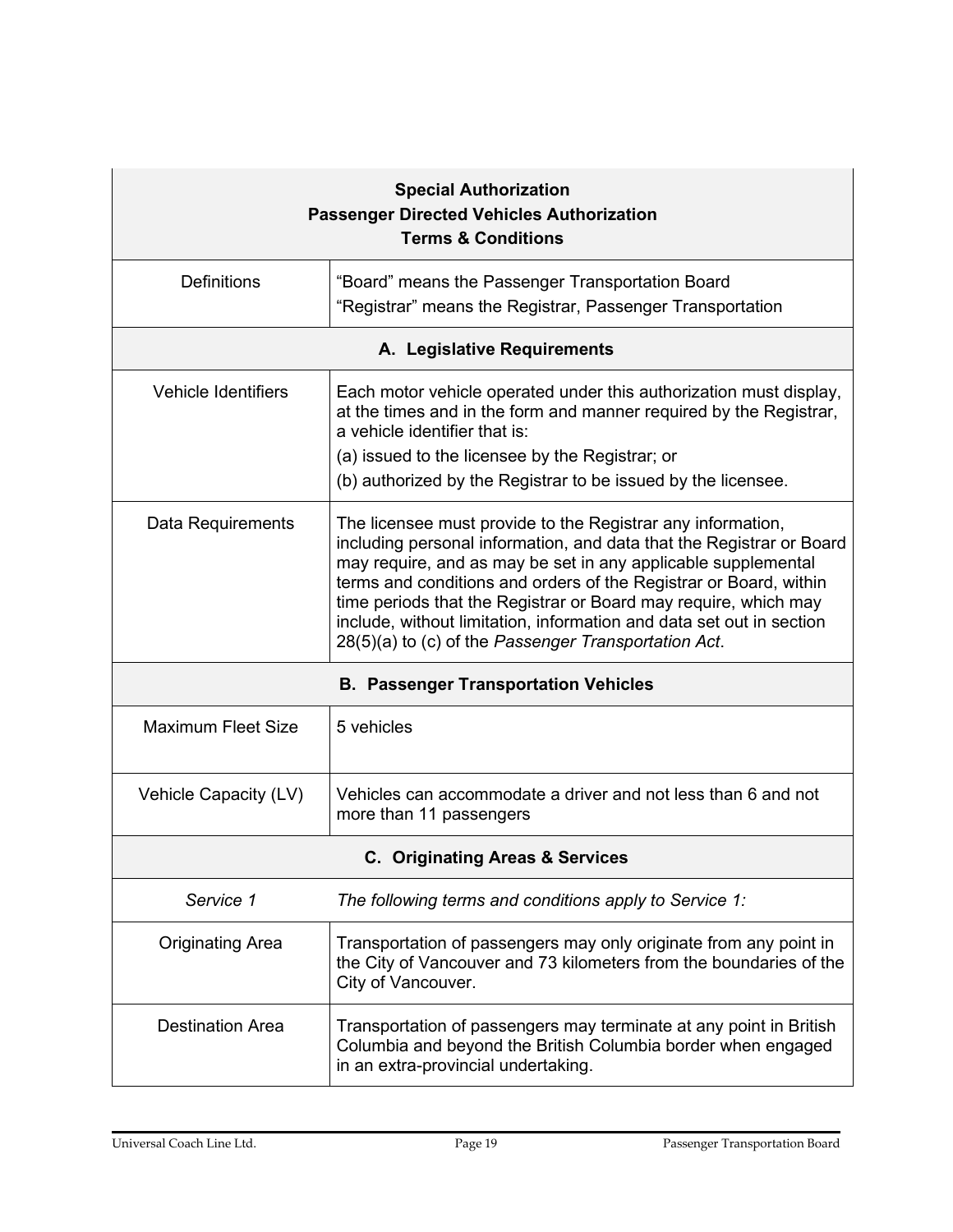| <b>Return Trips</b>                                                                                      | Transportation of passengers may terminate at any point in British<br>Columbia and beyond the British Columbia border when engaged<br>in an extra-provincial undertaking.                                                                                                                                                                                                                                                                                                                                                         |  |
|----------------------------------------------------------------------------------------------------------|-----------------------------------------------------------------------------------------------------------------------------------------------------------------------------------------------------------------------------------------------------------------------------------------------------------------------------------------------------------------------------------------------------------------------------------------------------------------------------------------------------------------------------------|--|
| Service 2<br>The following terms and conditions apply to Service 2:                                      |                                                                                                                                                                                                                                                                                                                                                                                                                                                                                                                                   |  |
| <b>Originating Area</b>                                                                                  | Transportation of passengers may only originate from any point on<br>that portion of Vancouver Island south of and including the City of<br>Nanaimo.                                                                                                                                                                                                                                                                                                                                                                              |  |
| <b>Destination Area</b>                                                                                  | Transportation of passengers may terminate at any point in British<br>Columbia and beyond the British Columbia border when engaged<br>in an extra-provincial undertaking.                                                                                                                                                                                                                                                                                                                                                         |  |
| <b>Return Trips</b>                                                                                      | The same passengers may only be returned from where their trip<br>terminates in the destination area to any point in the originating<br>area if the return trip is arranged by the time the originating trip<br>terminates.                                                                                                                                                                                                                                                                                                       |  |
| <b>D. Other Requirements</b>                                                                             |                                                                                                                                                                                                                                                                                                                                                                                                                                                                                                                                   |  |
| Hailing in Originating Area                                                                              | A trip may be arranged by:<br>(a) booking the motor vehicle in advance;<br>(b) hailing the motor vehicle through a dispatcher; or<br>(c) hailing the motor vehicle through an app that does not<br>process payment for the fare.<br>Passengers must not be hailed through a Transportation Network<br>Services app that connects drivers with passengers who hail<br>and pay for the services through the use of an online platform.<br>The licensee must not pick up a passenger who hails the motor<br>vehicle from the street. |  |
| <b>Liquor Control and</b><br><b>Licensing Act</b><br><b>Cannabis Control and</b><br><b>Licensing Act</b> | The licensee must ensure passenger directed vehicles under their<br>licence are operated at all times in compliance with the Liquor<br>Control and Licensing Act and the Cannabis Control and Licensing<br>Act.                                                                                                                                                                                                                                                                                                                   |  |
| <b>Transfer of a Licence</b>                                                                             | This special authorization licence may not be assigned or<br>transferred except with the approval of the Board pursuant to<br>section 30 of the Passenger Transportation Act.                                                                                                                                                                                                                                                                                                                                                     |  |